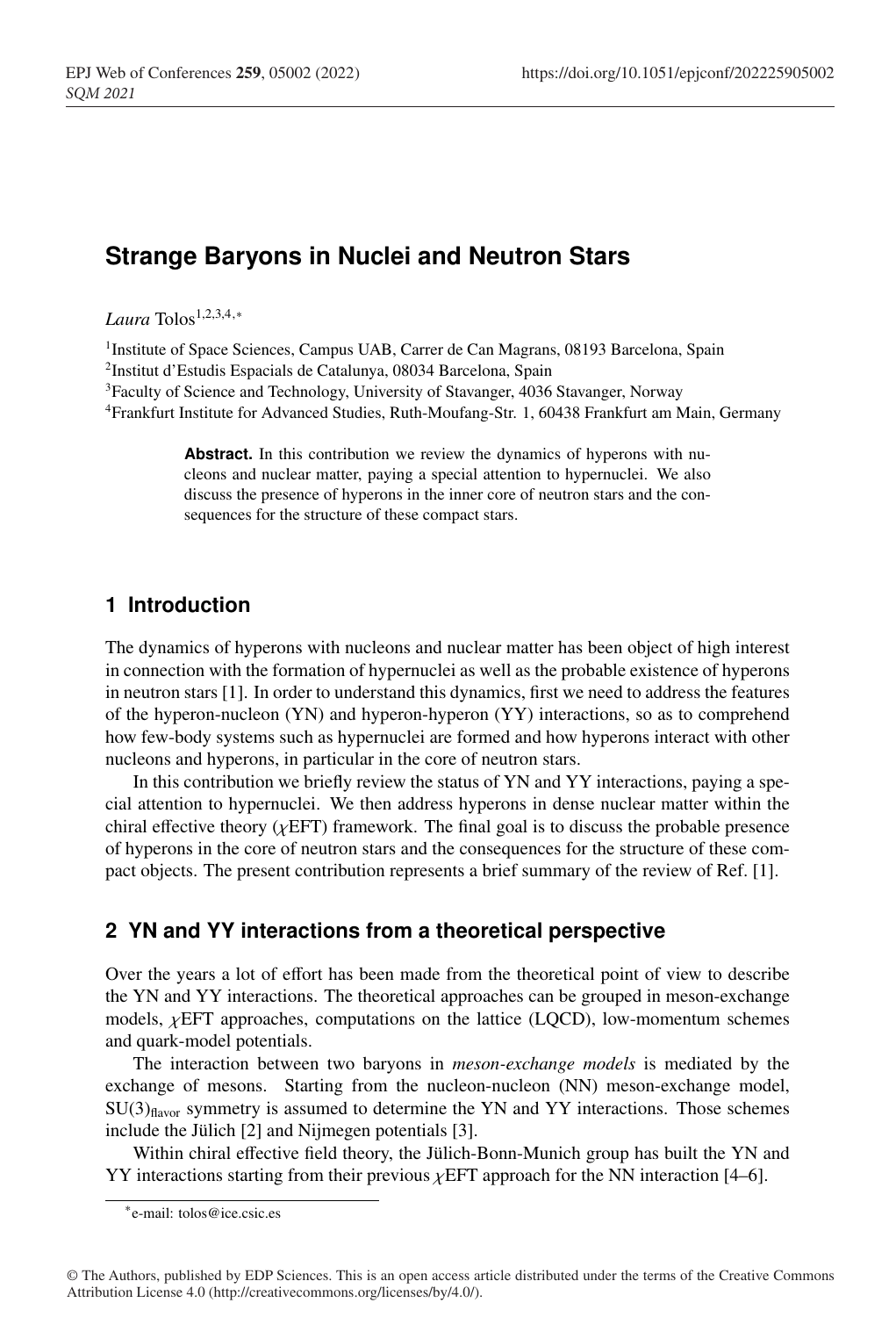As for LQCD, Monte Carlo techniques are used to solve the QCD path integral over the quark and gluon fields at each point of a four-dimensional space-time grid. This effort has been lead by the HALQCD [7] and the NPLQCD [8] collaborations.

And, finally, other schemes for the description of the YN and YY interactions include *lowmomentum interactions* and *quark-model potentials*. Whereas the former aims at determining a universal effective low-momentum potential for YN and YY by means of renormalizationgroup methods [9], the latter constructs the YN and YY interactions within constituent quark models [10].

# **3 Hypernuclei**

Hypernuclei are bound systems composed of neutron, protons, and one or more hyperons. Over the years their properties have been addressed experimentally and theoretically, so as to relate them with the underlying YN and YY interactions [11].

In particular, in the last years the determination of the hypertriton  $({}^{3}_{\Lambda}H)$  lifetime has received a lot of attention. The separation energy of the  $\Lambda$  in this hypernucleus is about 130 keV, and this results in an RMS radius of 10.6 fm for the hypertriton. A very low binding energy suggests a small change of the  $\Lambda$  wave function in a nucleus and, hence, the lifetime of the hypertriton should be very close to that of the free  $\Lambda$  hyperon. However, several measurements reported a shorter lifetime for  ${}_{\Lambda}^{3}H$  and this gave rise to the so called *hypertriton lifetime puzzle*.

The recent measurement of the STAR collaboration [12] suggests a value of the binding energy about three times larger than the original benchmark [13]. However, measurements of the hypertriton lifetime by ALICE [14] give a small value of the hypertriton binding energy, indicating consistency with the free  $\Lambda$  lifetime.

#### **4 Hyperons in dense matter within** χ**EFT framework**

During the past decade the YN interaction has been extensively studied within the  $\chi$ EFT. In this framework the YN interaction has been obtained within the chiral expansion, improving calculations systematically by moving to higher orders in the Weinberg power counting [4–6].

Using, as kernel, the LO and NLO contributions for YN, the properties of  $\Lambda$  and  $\Sigma$  in dense matter have been obtained within the Brueckner-Hartree-Fock framework [15, 16]. Whereas the Σ-nuclear potential is found to be repulsive, the  $\Lambda$  single-particle potential is in good qualitative agreement with the empirical values extracted from hypernuclear data, becoming repulsive about two to three-times saturation density. The inclusion of the threebody forces for the Λ-nuclear interaction in dense matter [17] gives an extra repulsion at large densities. As we will discuss in the next section, this might help to solve the so-called *hyperon puzzle*.

#### **5 Hyperons inside Neutron Stars**

Neutron stars are one of the most compact known stellar objects and, therefore, turn out to be a unique laboratory for testing dense matter [18, 19]. The mass and radius of these stellar objects depend on the properties of matter in their interior and, thus, are strongly correlated to the equation of state (EoS) of the core. Very accurate observations of  $2M_{\odot}$  neutron stars have been determined [20–22], whereas both mass and radius for certain neutron stars have been obtained very recently by NICER (Neutron star Interior Composition ExploreR) [23–26].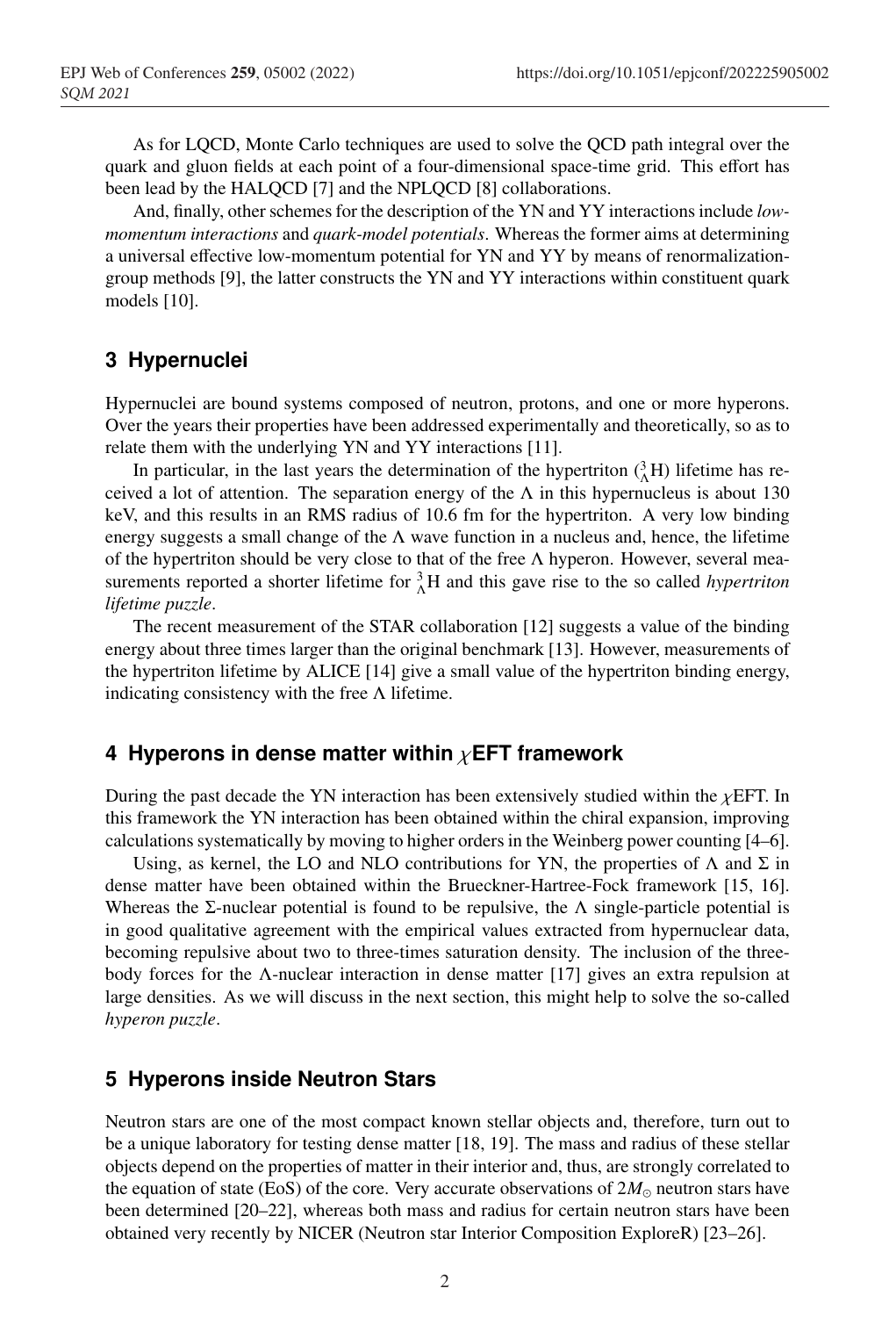The composition of the core of neutron stars is determined imposing equilibrium against weak interaction processes, the so-called  $\beta$ -stability. Whereas the core of neutron stars has been traditionally modelled by a uniform fluid of neutron rich matter in  $\beta$ -equilibrium, other degrees of freedom could be expected, such as hyperons. This is due to the fact that, on the one hand, the value of the nucleon chemical potential increases rapidly with density and, on the other hand, the density in the core of neutron stars is very high.

The probable appearance of hyperons in the core of neutron stars would affect the structure of these compact objects. Indeed, the EoS and, hence, the pressure becomes softer with respect to the case when only nucleons are present. The reason behind is that the addition of one specie opens a set of new available low-energy states that can be filled, hence lowering the total energy (and pressure) of the system. As the total pressure of the star is lowered, the gravitational pull is reduced in order to maintain the hydrostatic equilibrium. As a consequence, the less pressure, the less mass a neutron star needs to sustain, leading to masses for neutron stars below the  $2M_{\odot}$  observations. This is usually referred as *the hyperon puzzle*.

Several solutions have been put forward so as to obtain  $2M_{\odot}$  neutron stars with hyperons in the core. Those solutions move from stiffer YN and YY interactions, stiffening induced by hyperonic three-body forces, the appearance of ∆ baryons, meson condensates or a phase transition to quark matter below the hyperon onset to the existence of dark matter in the core of neutron stars or the need of modified gravity theories for the description of neutron stars (see [1, 27] and references therein).

# **6 Summary**

We have briefly reviewed the dynamics of hyperons with nucleons and nuclear matter, paying a special attention to hypernuclei and, in particular, to the hypertriton lifetime puzzle. We have also discussed the hyperon puzzle in the context of neutron stars, as hyperons would appear in the core of neutron stars, softening the equation of state and leading to neutron stars with masses below the  $2M_{\odot}$  observations.

# **Acknowledgements**

The author wishes to acknowledge support from the Spanish Ministerio de Ciencia e Innovación and the European Regional Development Fund (ERDF) under contract PID2019- 110165GB-I00 (Ref.10.13039/501100011033); the Consejo Superior de Investigaciones Científicas under Project Ref. 202050I008; the Deutsche Forschungsgemeinschaft (DFG, German research Foundation) under Project Nr. 411563442 and Project Nr. 315477589 - TRR 211 (Strong-interaction matter under extreme conditions); the EU STRONG-2020 project under the program H2020-INFRAIA- 2018-1, grant agreement no. 824093; and the Generalitat Valenciana under contract PROMETEO/2020/023.

# **References**

- [1] L. Tolos, L. Fabbietti, Prog. Part. Nucl. Phys. 112, 103770 (2020), 2002.09223
- [2] J. Haidenbauer, U.G. Meissner, Phys. Rev. C 72, 044005 (2005), nucl-th/0506019
- [3] T.A. Rijken, M.M. Nagels, Y. Yamamoto, Prog. Theor. Phys. Suppl. 185, 14 (2010)
- [4] H. Polinder, J. Haidenbauer, U.G. Meissner, Nucl. Phys. A 779, 244 (2006), nucl-th/0605050
- [5] J. Haidenbauer, S. Petschauer, N. Kaiser, U.G. Meissner, A. Nogga, W. Weise, Nucl. Phys. A 915, 24 (2013), 1304.5339